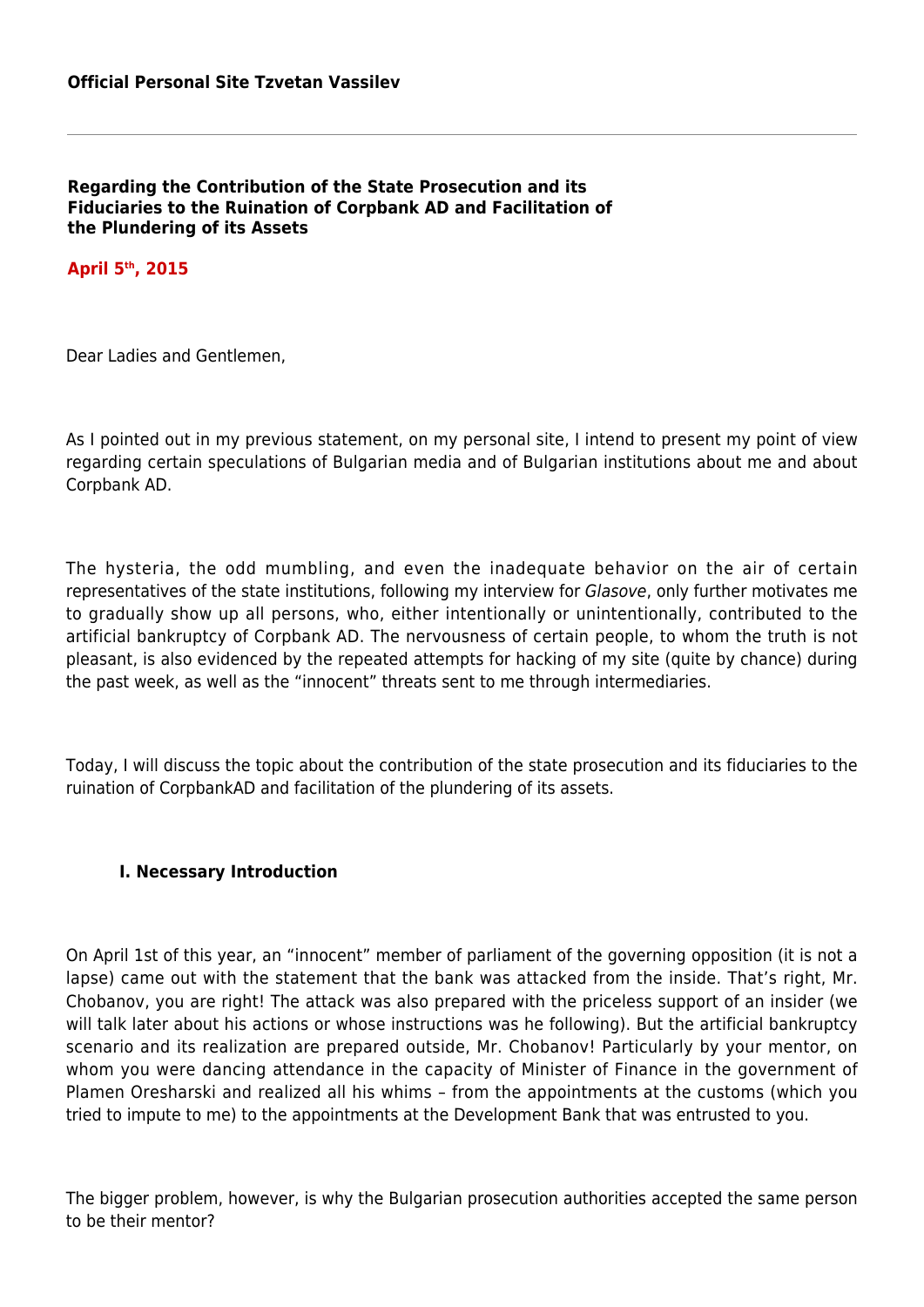## **II. "Comfortably" Forgotten Background and Certain Clarifications**

Did anyone ask himself or herself why was the main opponent of Tsatsarov in the Prosecutor General competition in 2012 withdrawn from participation? After, of course, he showed his worth as an audio engineer in the Latino series "Hello, Vanyo!". Perhaps, Boyko Naydenov, quite by chance, found a quiet refuge at Bulgartabac – a holding, which has "nothing in common" with the main performer and coordinator of the order for the destruction of Corpbank AD.

I will describe this background in more details at a later stage. Perhaps, this background needs to be investigated by the Extraordinary Parliamentary Commission.

Mentioning the Extraordinary Parliamentary Commission, this week we understood from its Chairwoman that it is not presenting a reality show. On the other hand, however, the Governor Iskrov and the "ubiquitous" specialist with the clear nickname Mentata (Rogue) perform untalented sketches in front of it.

That is why we did not receive a reasoned answer to lots of questions, and, quite comfortably, a part of these questions was not asked at all:

1. The Governor of BNB did not provide a reasonable answer to the question why did the BNB remain silent for a whole week during the brutal attack against Corpbank AD and demonstrated hyperactivity, when a second bank's security was threatened!

2. It is interesting how, just for a day, the governor and his colleagues understood that one of the banks had enough capital, while Corporate Commercial Bank AD did not comply with the state aid requirements.

3. Why was Corpbank AD subject to an "audit" and FIB was not?

4. Is it serious to carry out an audit of a bank, be it initial, for 10 days, provided that even a small firm cannot be audited for such a short period?

5. Why do they call an "audit" the detailed consultation made by the three audit companies, on the basis of which they took Corpbank AD's license away? The companies themselves refuse to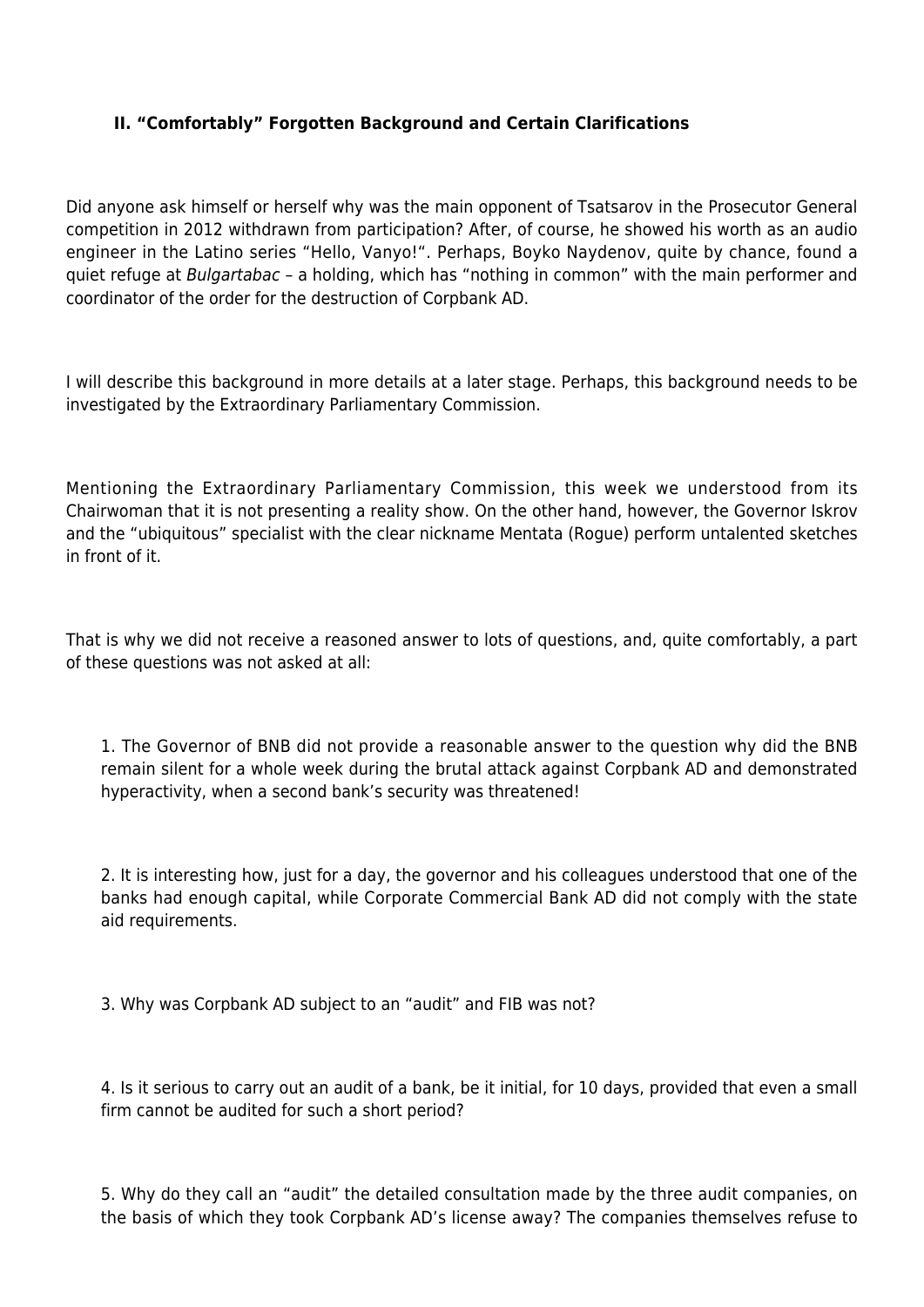call this consultation an "audit". Besides, the used "methodology" has never been applied either in Bulgaria, or in the European Union! To say nothing that part of the "auditors" are in conflict of interest! And no one has ever seen this consultation, because it is top secret. Why is it secret?

6. Why did they give a permission to Corbpank AD to acquire Credit Agricole Bulgaria, if they had doubts about its activity?

But, let us return to the actions of the prosecution authorities, which encroached upon the functions of the BNB and are still acquiring new powers!

## **III. Ignored Chronology**

Quite interestingly, in March 2014, there was instigated a pre-litigation procedure against a person or persons unknown upon a report from an anonymous witness (it seems some#ONE acted quickly and impatiently). Until May 2014, there was almost no movement in this case.

## **1. What were they waiting for?**

As I have already mentioned a number of times, in March 2014, Mr. Peevski, through his attorney, Alexander Angelov, lodged "claims" with me to transfer free of charge shares in certain companies. (Small clarification: this was done in the presence of the protected and priceless witness of the prosecution authorities – Lazov, who is currently denying it. The same witness, however, seems to forget that he has also provided his testimony of this meeting at a third place, before his mentors instructed him what to speak.)

Therefore, I suppose they were waiting for:

- My answer to the "correctly lodged" claims?
- Further clarification of the political plot (whether any of the participating parties was going to give up)?
- The results of the European parliamentary elections?

# **2. What ensued from the waiting?**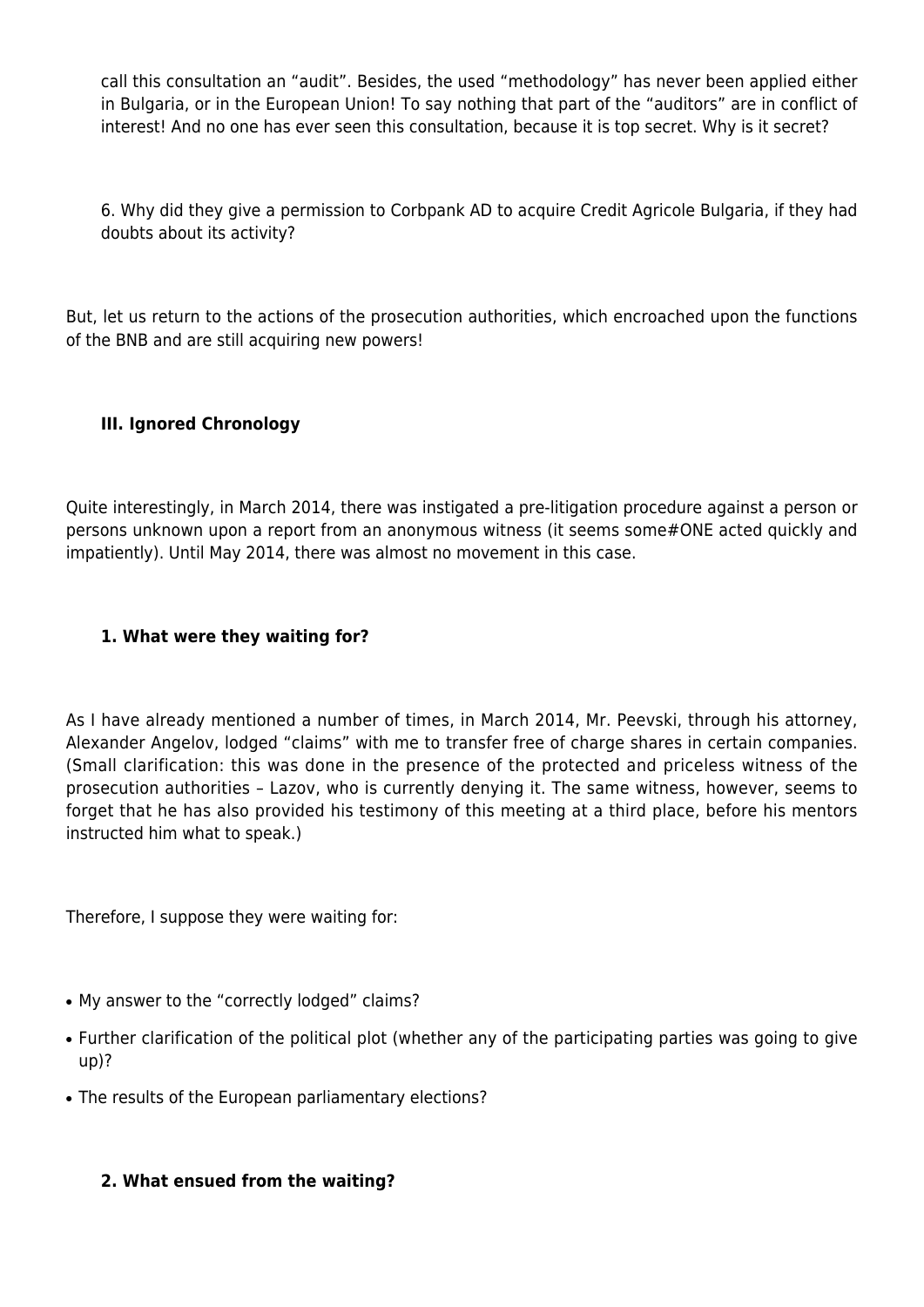Whatever the reason for the delaying of the drama, from a given moment onwards the events followed orderly:

- Spectacular arrest of three innocent people for "organized not quite organized" attempt against the ubiquitous Mr. Peevski in June 2014! Diligently announced by the Prosecutor General and, of course, ordered by Tzvetan Vassilev! Meanwhile, on the desk or in the safe of the public prosecutor of this case (do not think anything else – just a coincidence), there was a signal from me – with approximately the same motives, but also including a racketeering signal! Guess when this signal was investigated? After closing Corpbank AD, of course! And the Prosecutor General says that they are objective! Look who was interrogated in relation to this signal – Peevski, Angelov and Lazov – who, in between, spoke of everything his mentors instructed him! Why do you think they released the poor people a couple of days later? Did they find at that point that they do not have any evidence? Of course, not! This whole poorly cooked up scenario of Mr. Peevski and of the prosecution authorities had only one goal – to take me out of the game, so as to make the bank a much easier prey! What were my alternatives: to be in the arrest (and then undoubtedly the things were not going to end up with the insincere excuse of the Prosecutor General for an unintentional mistake), or be free and try, together with my team, to gain command of the situation from a distance.
- After the first act of the theatrical performance, dedicated to the "murder of Peevski", there started the second act – spectacular rushing into offices of companies with broad coverage in the generously invited media. Again with the actor General at the front?! Who needed this demonstration? Has someone asked this question? Did they arrest serial killers or large-scale drug traffickers? And that, provided that "priest Krustyo" (their insider) has already taken away to them the documents that they required?! To cause panic among the depositors, of course! Afterwards, the excuses of the Prosecutor General sounded absurdly – why did Vassilev make his offices at the bank?
- It all culminated with the accusation against the deputy governor Guney on the third day after rushing into the offices! I bet that, as at that time, even with the help of their fiduciary main protected witness, the investigators could not have opened the files and judged who was to blame thoroughly! Naturally, this was intended to increase the pressure and the fear, which would result in an escalation of depositors' panic!

#### **IV. Some Food for Thought**

The reasonable questions, ensuing from what was said by now – which, among other things, was presented with evidence in a number of my letters and signals to the European institutions – are the following:

1. What did you achieve with your demonstrative actions, dear sirs from the prosecution authorities? Did you prevent the bankruptcy of the bank or caused it? Did you prevent the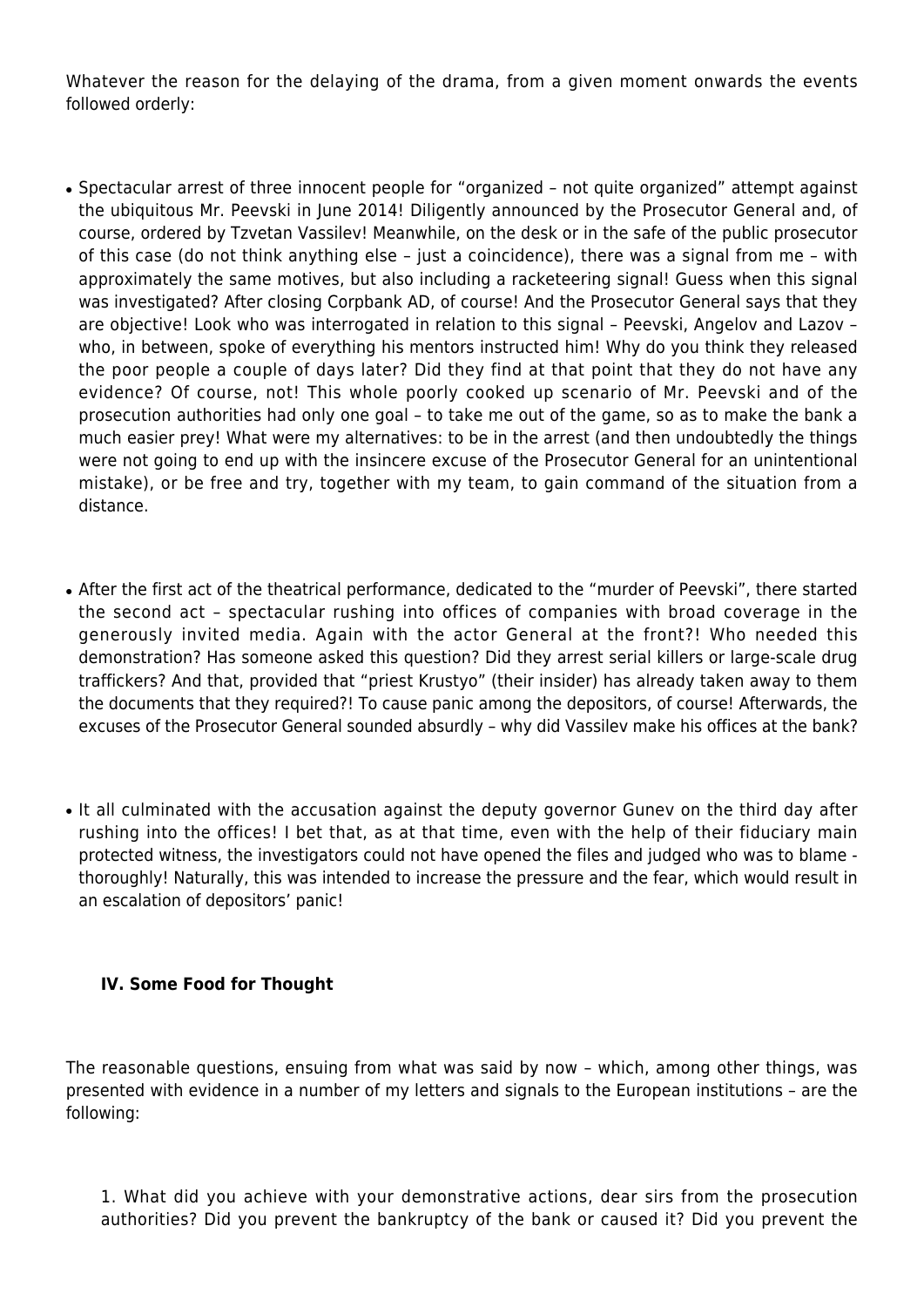committing of a crime, or you just had to make use of the situation at any price, so as to come up with an accusation against me? How many times did you meet, in order to formulate the accusation that you needed, so as to issue an EAW (European Arrest Warrant)? How many times did you have to change the wording of this accusation? Why did Mr. Peevski have to attend all your midnight meetings (I know that you will deny it, but there are evidence in support of this as well)?

2. One more thing – how much longer are you going to turn a blind eye to the obvious crimes of your protected witnesses? How many signals about their thefts and abuses are you going to conceal? If they had nothing in common with these companies, why are they disposing with their assets as if they were their own? Are you aware of the transactions with Angel Hristov and his son as regards the building of the bank on Garibaldi Square - 160 dca on the first line at the seaside, village of Samotino, transactions with Synectic company? Are you aware that during the period June,  $1^{st}$  – June,  $13^{th}$  the main witness misappropriated from the account of our family company Sunlight Air EUR 750 000 and over USD 1 200 000 without our consent and that a signal was submitted to that effect to the City Prosecution Office that is attached to you?

3. How much longer are the investigators Kirilova, Tsareva, etc. going to threaten everybody daring to submit a signal against your fiduciary witnesses? How much longer are they going to save indicating the names of your protected witnesses in the interrogation records of other people? Isn't this their reward for everything, with which they contributed to the ruination of the bank and the preparation of the accusations against me and my colleagues?

4. How much longer are the prosecution authorities constantly going to state that my fault in the Corpbank AD case is peremptory and that I am "evading justice", but still fail to bring the indictment to the court?

5. Why, since June 2014 onwards, the prosecution authorities refuse to interrogate me regarding the Corpbank AD case? Why are they constantly spreading lies that I am hiding, provided that they have always known my location and from the very beginning I declared my willingness to provide my testimony and to give evidence?

6. It is interesting as well for how much longer are people going to speculate that the depositors of Corpbank AD did not receive their money through my fault?

A**.** In this respect I would like to underline that the delay in the payment of the guaranteed deposits is entirely due to the incorrect transposition of the European Directive on deposit-guarantee schemes, as well as to its violation by the Bulgarian state. Yet in September 2014, I personally sent signals to the European Commission as regards these legal violations, as well as the delay in the payment of the guaranteed deposits with Corpbank AD.